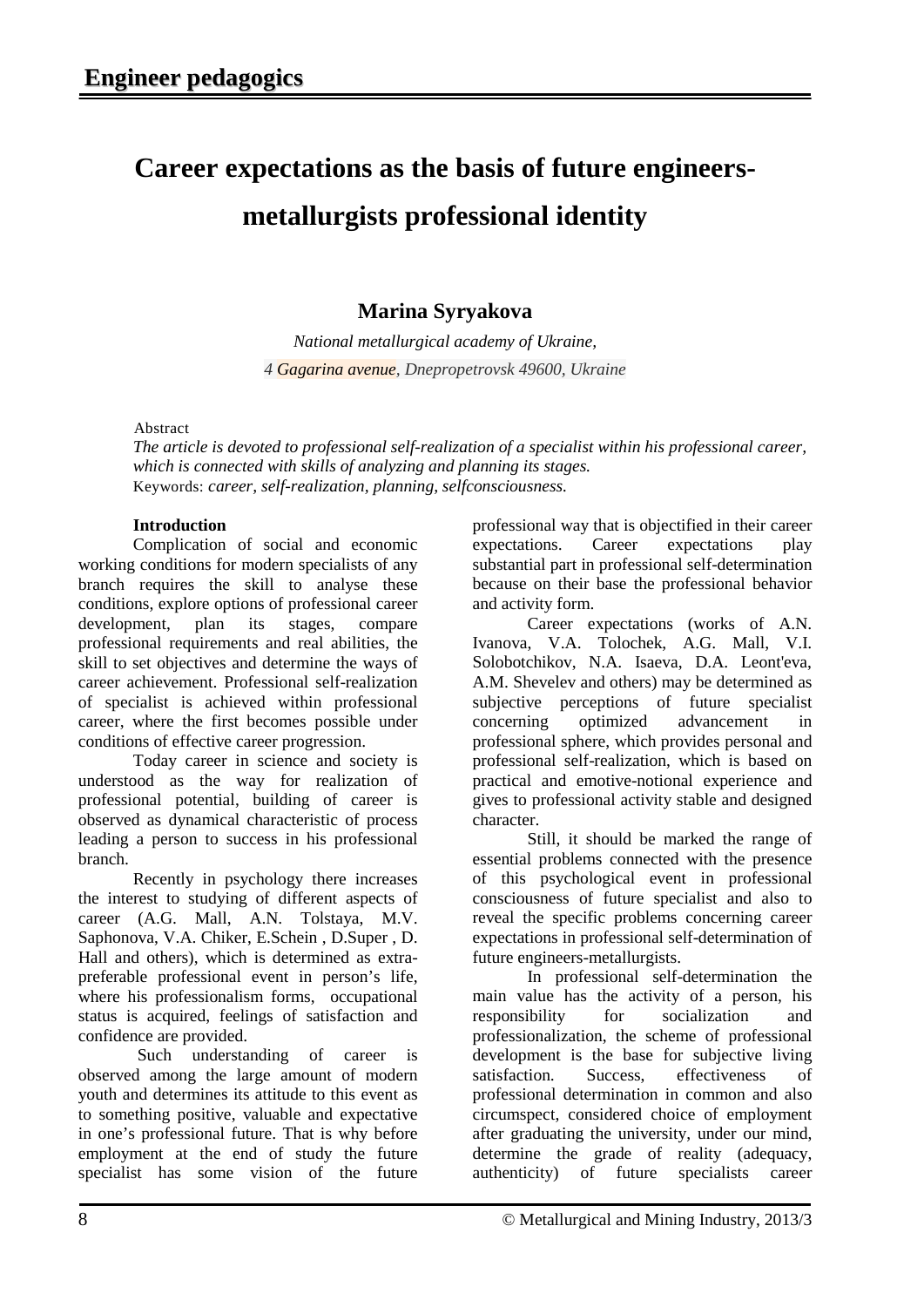expectations. While choosing the place of employment there is a lack of reality, built under influence of some factors, in career expectations of modern graduates, according to the mind of certain authors (D.A. Leont'ev, N.V. Kopylov, A.V. Moskalenko, L. Mitina). First of all psychological (the level of personal enhancement, professional training experience), social (for example stereotypes of professional evaluating by society, its status value, significance, etc) and also economical ( the level of wages, production and technical conditions, etc).

The reality of precipitations conditions the adequacy of specialist's professional education according to the modern socialeconomic requirements that is why it should be formed at university. Career expectations of future engineers-metallurgists at the moment of employment are determined by specific content connected with peculiarities of their professional activity and education. Psychological analysis of engineers-metallurgists professional activity determines complex analytical, structural, organizational and calculation activity of specialist in the field of real metallurgical production to which he should be prepared with the help of theory and practice during study.

However, nowadays there appeared problematic situation connected with the realization of curricular practical training for metallurgists at the metallurgical companies, which were removed from government property. These companies do not show interest in providing the place for practice, that is why the practice is of fragmentary and reduced character. This fact does not contribute to the reality of expectations concerning professional activity of metallurgist. From the other hand companies show low activity according to employment of graduates because of insufficient quality grade of professional education and other reasons [1,5]. Besides, in modern society there exists certain opinion on professional activity of engineermetallurgist as non-prestigious, with hard working conditions and with low salary work.

Under such conditions during employment future engineer-metallurgist undergoes difficulties connected with his professional self-determination, that is felt on personal, field and social level. Nevertheless, the choice of workplace should be fulfilled in metallurgical branch and career expectations of future engineers-metallurgists should be connected with profession acquired during study.

That is why career expectations of future engineer-metallurgist should be examined in time with the aim to clear all the important moments: to what degree future specialist considers socialeconomic working conditions; if he considers professional career as the possibility for development; if he realizes the aim of professional career; if he intended to plan its stages; in many thing the subjective meaning and success of career should be expressed; how conscious professionally important features; if he considers learning stage as the base for his career.

The study of concepts of future specialists' abilities realization should also contribute to determination of the aim, means for its achievement, personal meaning of professional activity, planning of personal professional program on the base of concretion and reality. It is obvious that solution of these tasks may be useful both for future specialist, his professional establishment at the beginning of career and for any economic branch.

Career expectations should also be analyzed because such work provides for future specialists understanding of direct connection between study at university and further stage of professional realization. In scientifical literature period of studies is determined as the period before career – "prior" stage, when educationalprofessional activity and primary choice of professional career takes place [2,4].

It is obvious that such understanding of place and role of educational stage in individual professional career contributes to increasing the level of responsibility for own professional education to date and more detailed planning of future professional way.

Professional education at universities should provide success in further professional realization of a specialist and be the reason of his competitive ability and occupational mobility on the labor-market in modern social-economic conditions. Effectiveness of professional education of future specialists on the learning stage, on our opinion, depends on solution of such tasks: formation of real precipitations about chosen professional activity, understanding of professional development alternatives, study of own personal characteristics, understanding of connection between personal and professional development, modeling of own professional career etc.

To lead to realization of these important tasks to student may be possible with the help of